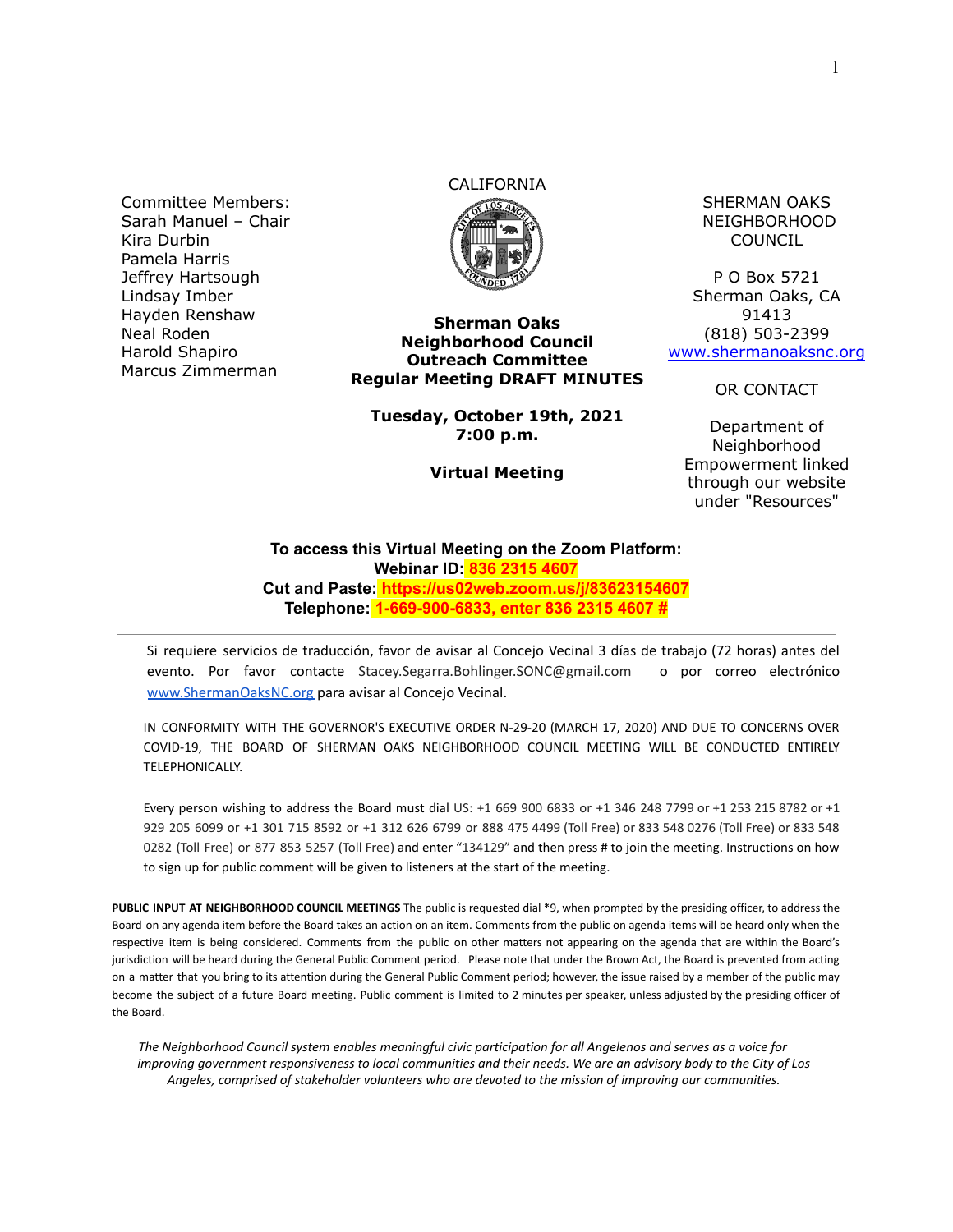### **AGENDA**

- **1. Call to Order and Welcome** Chair, Sarah Manuel, *meeting commenced at 7:05pm by Chair, Sarah Manuel.*
- **2. Roll Call and Introductions** Chair, Sarah Manuel, *Roll call was conducted by Chair, Sarah Manuel. Present: Kira Durbin, Pamela Harris, Jeffrey Hartsough, Lindsay Imber, Neal Roden, Sarah Manuel. Absent: Hayden Renshaw, Marcus Zimmerman. Late Arrival: Harold Shapiro. We had a quorum of 6.*
- **3. Administrative Motions: ACTION ITEM. ROLL CALL VOTE REQUIRED.**
	- A. Approval of Prior Meeting Minutes
		- i. September 21st, 2021 DRAFT Regular Meeting Minutes **ACTION ITEM. ROLL CALL VOTE REQUIRED.**

*A motion was presented and approved by Neal Roden and Seconded by Lindsay Imber in approval for the regular Outreach Meetings Minutes on September 21st, 2021. Roll Call Vote was conducted by Chair, Sarah Manuel. Approvals: Kira Durbin, Pamela Harris, Lindsay Imber, Neal Roden, Sarah Manuel. Disapprovals: 0. Absences: Hayden Renshaw, Harold Shapiro,Marcus Zimmerman. Abstentions: Jeffrey Hartsough. The motion passed with 5 approvals and 1 abstention.*

**4. Chair's Report: 3 minutes,** Sarah Manuel *A report was given by Chair, Sarah Manuel.*

**At this time, I ask each Project lead to provide a report, followed by questions by committee, then each sub agendized item will be opened up to the public for 1 minute comments then returned back to committee for final recommendations. So report, committee questions, public comment, committee recommendations. Please keep your reports brief and under 2 minutes.**

- **5. Project Updates & Discussion (20 minutes)** *Please see supporting documentation.*
	- *1 minute Public Comment for each sub-agendized item.*
	- A. Working Group Kira Durbin, Pamela Harris
	- B. Website & Stakeholder interest form Harold Shapiro, Lindsay Imber
	- C. Newsletter, The Ziff Flyer & Social Media Platform Metrics Sarah Manuel
	- D. Branding Kit Sarah Manuel
	- E. Community Clean Up Neal Roden
	- F. Movies in the Park/ Virtual Movie Experience Jeffrey Hartsough, Sarah Manuel
	- G. Holiday Drive Pamela Harris, Hayden Renshaw

*A discussion was held and no public comments were shared with each sub-agendized item.*

#### **6. Public Official Comment: 2 minutes each** *Comments by public officials*

*No Public Officials commented.*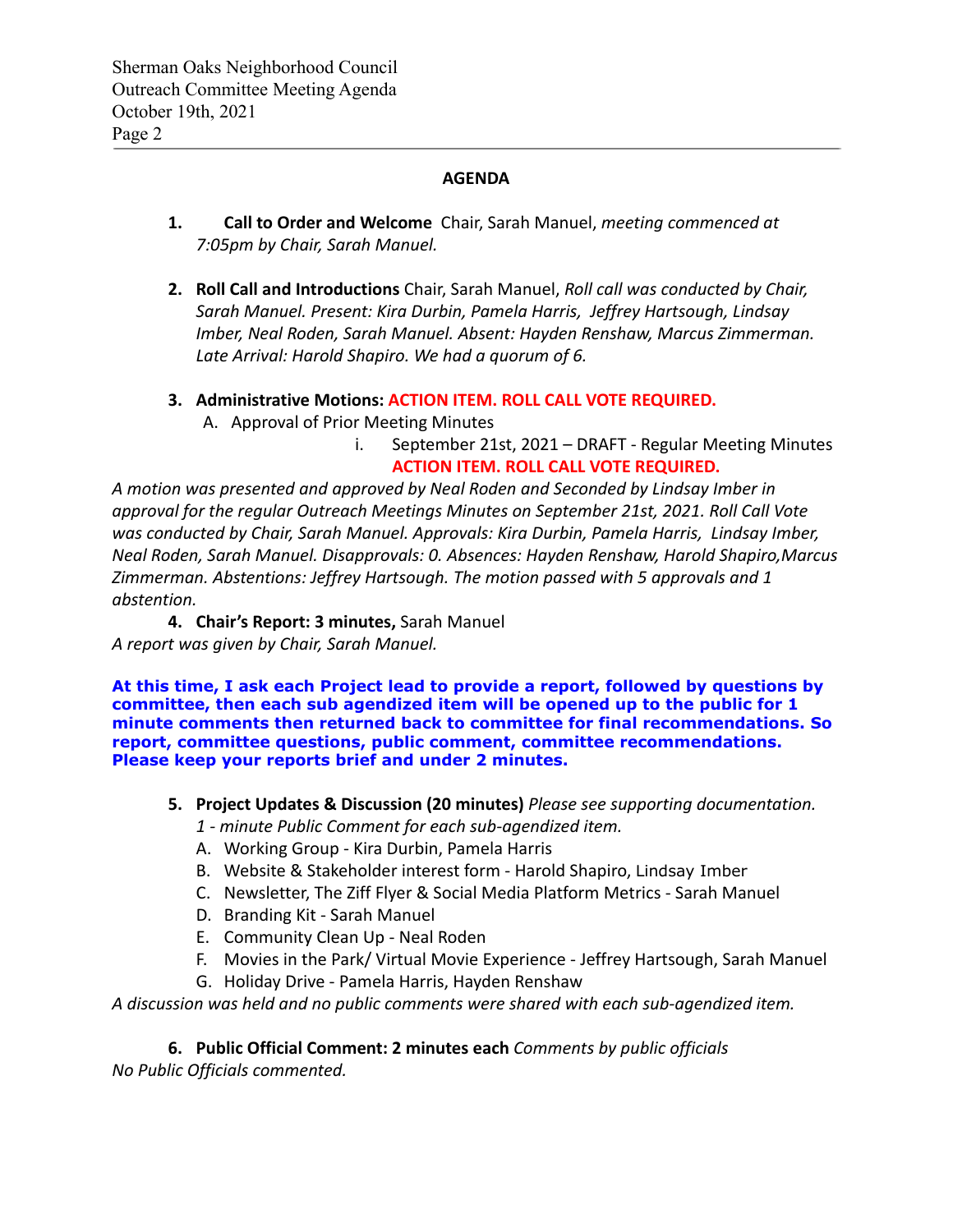**7. Public Comment**: **2 minutes each** *Comments by the public on non-agenda items within the SONC Outreach Committee's jurisdiction. No members of the public gave public comments.*

## **8. Presentation and Discussion with Pastor Stephanie Jaeger from NoHo Home Alliance, approximately 7:45pm**

*A discussion was held and one public comment was made.*

- **9. New Business** Introduction topics for consideration of the Outreach Committee at future meetings: (**5 minutes)** *Public Comment for each sub-agendized item.*
	- A. Other items for consideration for next Agenda(s)
	- B. Scavenger Hunt -- Get to know your neighbors and the neighborhood.
	- C. Painting in the Park
	- D. Utility Box Design

*New Business was deferred to the next meeting due to time constraints.*

# **10. Announcements** on items within the SONC Outreach Committee's jurisdiction **The Valley of Change - 2nd Saturday of the Month Next Outreach Meeting, November 16th, 2021, 7pm NHIFP is seeking volunteers, Email Barbara @ bjavitz@gmail.com LA Works is always looking for Volunteers**

**11. Adjourn** *meeting was adjourned by Chair, Sarah Manuel at 8:54 pm*

*The draft minutes have been respectfully submitted by Chair, Sarah Manuel, 11/11/2021 @ 3:15pm*

**THE AMERICAN WITH DISABILITIES ACT** As a covered entity under Title II of the Americans with Disabilities Act, the City of Los Angeles does not discriminate on the basis of disability and upon request will provide reasonable accommodation to ensure equal access to its programs, services, and activities. Sign language interpreters, assisted listening devices, or other auxiliary aids and/or services may be provided upon request. To ensure availability of services, please make your request at least 3 business days (72 hours) prior to the meeting by contacting the Department of